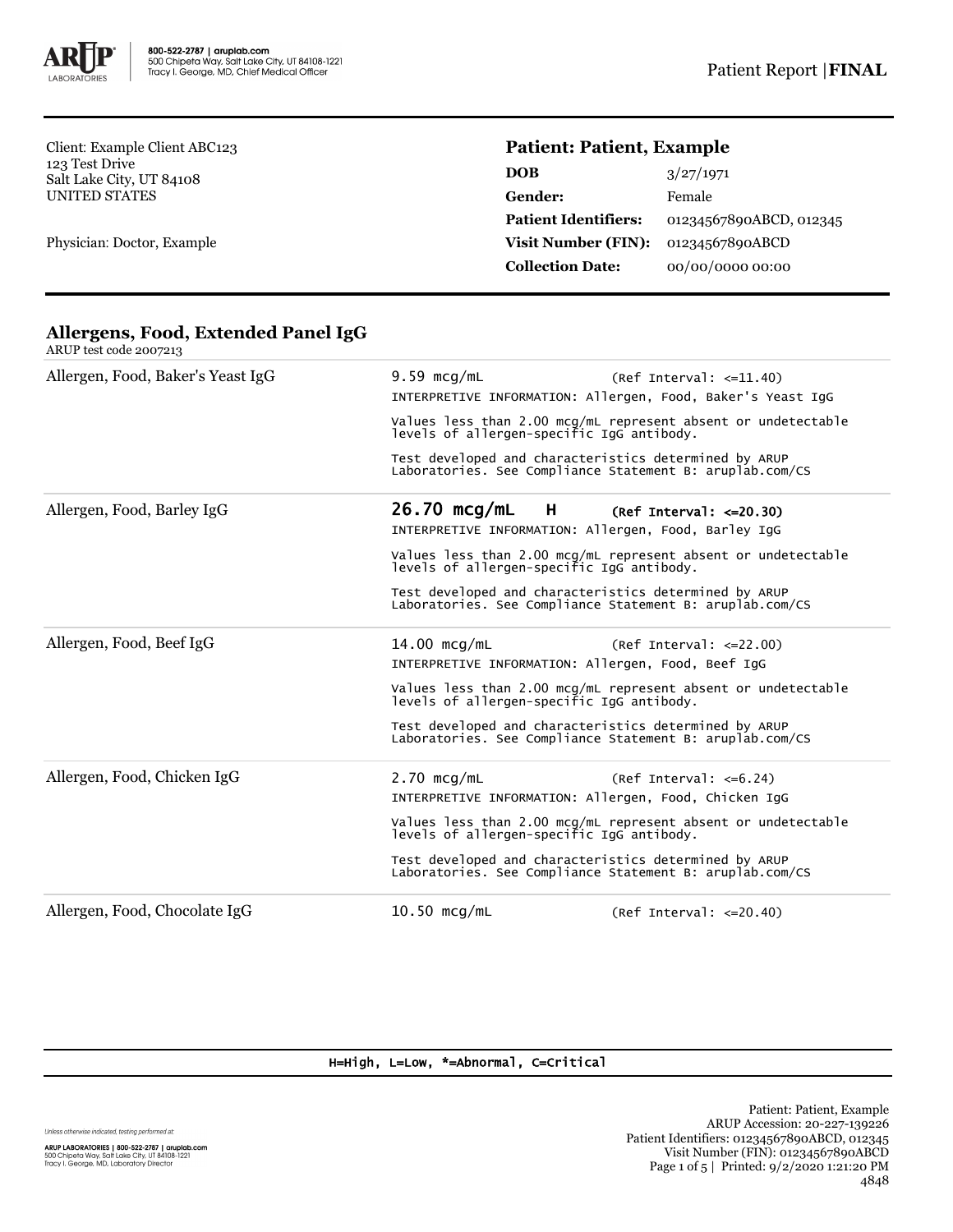INTERPRETIVE INFORMATION: Allergen, Food, Chocolate IgG

A

|                                         | Values less than 2.00 mcg/mL represent absent or undetectable<br>levels of allergen-specific IgG antibody.        |                                                                                                            |  |  |
|-----------------------------------------|-------------------------------------------------------------------------------------------------------------------|------------------------------------------------------------------------------------------------------------|--|--|
|                                         | Test developed and characteristics determined by ARUP<br>Laboratories. See Compliance Statement B: aruplab.com/CS |                                                                                                            |  |  |
| Allergen, Food, Corn IgG                | $15.00$ mcg/mL<br>H.<br>INTERPRETIVE INFORMATION: Allergen, Food, Corn IgG                                        | $(Ref Interval: <=10.49)$                                                                                  |  |  |
|                                         |                                                                                                                   | Values less than 2.00 mcg/mL represent absent or undetectable<br>levels of allergen-specific IgG antibody. |  |  |
|                                         | Test developed and characteristics determined by ARUP<br>Laboratories. See Compliance Statement B: aruplab.com/CS |                                                                                                            |  |  |
| Allergen, Food, Egg White IgG           | $9.90$ mcg/mL                                                                                                     | $(Ref Interval: <=15.69)$                                                                                  |  |  |
|                                         | INTERPRETIVE INFORMATION: Allergen, Food, Egg White IgG                                                           |                                                                                                            |  |  |
|                                         |                                                                                                                   | Values less than 2.00 mcg/mL represent absent or undetectable<br>levels of allergen-specific IgG antibody. |  |  |
|                                         | Test developed and characteristics determined by ARUP<br>Laboratories. See Compliance Statement B: aruplab.com/CS |                                                                                                            |  |  |
| Allergen, Food, Lettuce IgG             | $8.62$ mcg/mL<br>INTERPRETIVE INFORMATION: Allergen, Food, Lettuce IgG                                            | $(Ref Interval: <=11.30)$                                                                                  |  |  |
|                                         |                                                                                                                   | Values less than 2.00 mcg/mL represent absent or undetectable<br>levels of allergen-specific IgG antibody. |  |  |
|                                         | Test developed and characteristics determined by ARUP<br>Laboratories. See Compliance Statement B: aruplab.com/CS |                                                                                                            |  |  |
| Allergen, Food, Malt IgG                | $25.10$ mcg/mL<br>Н.<br>INTERPRETIVE INFORMATION: Allergen, Food, Malt IgG                                        | $(Ref Interval: < = 22.30)$                                                                                |  |  |
|                                         | levels of allergen-specific IgG antibody.                                                                         | Values less than 2.00 mcg/mL represent absent or undetectable                                              |  |  |
|                                         | Test developed and characteristics determined by ARUP<br>Laboratories. See Compliance Statement B: aruplab.com/CS |                                                                                                            |  |  |
| Allergen, Food, Casein (Cow's Milk) IgG | $8.66$ mcg/mL                                                                                                     | $(Ref Interval: < = 38.69)$                                                                                |  |  |
|                                         | INTERPRETIVE INFORMATION: Allergen, Food, Casein<br>(Cow's Milk) IgG                                              |                                                                                                            |  |  |
|                                         |                                                                                                                   | Values less than 2.00 mcg/mL represent absent or undetectable<br>levels of allergen-specific IgG antibody. |  |  |
|                                         | Test developed and characteristics determined by ARUP<br>Laboratories. See Compliance Statement B: aruplab.com/CS |                                                                                                            |  |  |
| Allergen, Food, Oat IgG                 | $12.10$ mcg/mL                                                                                                    | $(Ref Interval: <=13.29)$                                                                                  |  |  |

### H=High, L=Low, \*=Abnormal, C=Critical

Unless otherwise indicated, testing performed at:

Patient: Patient, Example ARUP Accession: 20-227-139226 Patient Identifiers: 01234567890ABCD, 012345 Visit Number (FIN): 01234567890ABCD Page 2 of 5 | Printed: 9/2/2020 1:21:20 PM 4848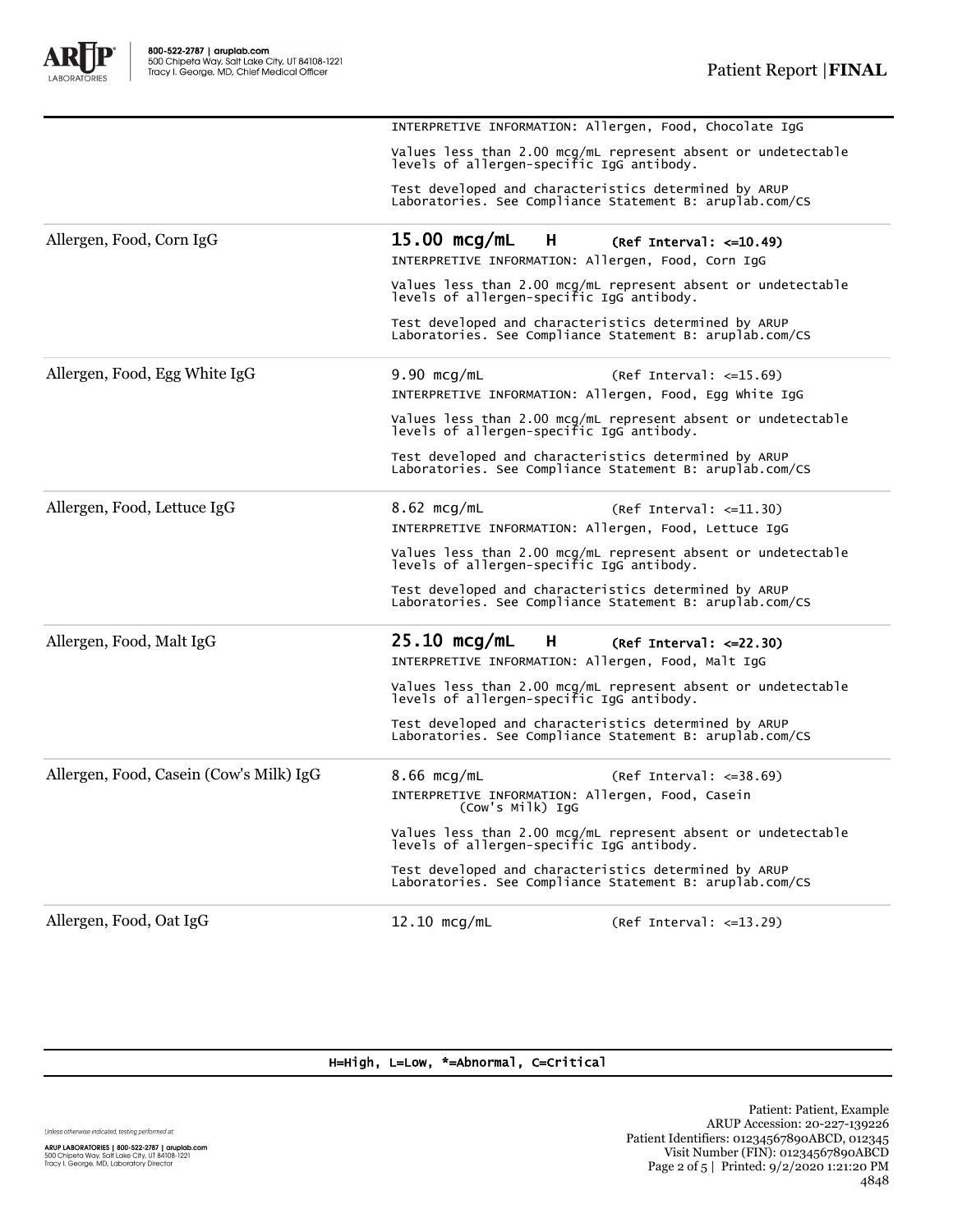A

**ORATORIES** 

|                                  | Values less than 2.00 mcg/mL represent absent or undetectable<br>levels of allergen-specific IgG antibody.        |                                                                                                                   |  |
|----------------------------------|-------------------------------------------------------------------------------------------------------------------|-------------------------------------------------------------------------------------------------------------------|--|
|                                  | Test developed and characteristics determined by ARUP<br>Laboratories. See Compliance Statement B: aruplab.com/CS |                                                                                                                   |  |
| Allergen, Food, Orange IgG       | $6.20$ mcg/mL                                                                                                     | $(Ref Interval: <=8.64)$                                                                                          |  |
|                                  | INTERPRETIVE INFORMATION: Allergen, Food, Orange IgG                                                              |                                                                                                                   |  |
|                                  |                                                                                                                   | Values less than 2.00 mcg/mL represent absent or undetectable<br>levels of allergen-specific IgG antibody.        |  |
|                                  | Test developed and characteristics determined by ARUP                                                             | Laboratories. See Compliance Statement B: aruplab.com/CS                                                          |  |
| Allergen, Food, Peanut IgG       | $4.20$ mcg/mL                                                                                                     | $(Ref Interval: <=6.79)$                                                                                          |  |
|                                  | INTERPRETIVE INFORMATION: Allergen, Food, Peanut IgG                                                              |                                                                                                                   |  |
|                                  |                                                                                                                   | Values less than 2.00 mcg/mL represent absent or undetectable<br>levels of allergen-specific IgG antibody.        |  |
|                                  | Test developed and characteristics determined by ARUP                                                             | Laboratories. See Compliance Statement B: aruplab.com/CS                                                          |  |
| Allergen, Food, Pork IgG         | 3.82 mcg/mL                                                                                                       | $(Ref Interval: < = 7.91)$                                                                                        |  |
|                                  | INTERPRETIVE INFORMATION: Allergen, Food, Pork IgG                                                                |                                                                                                                   |  |
|                                  |                                                                                                                   | Values less than 2.00 mcg/mL represent absent or undetectable<br>levels of allergen-specific IgG antibody.        |  |
|                                  | Test developed and characteristics determined by ARUP                                                             | Laboratories. See Compliance Statement B: aruplab.com/CS                                                          |  |
| Allergen, Food, Potato White IgG | $5.96$ mcg/mL                                                                                                     | $(Ref Interval: <=6.08)$                                                                                          |  |
|                                  |                                                                                                                   | INTERPRETIVE INFORMATION: Allergen, Food, Potato White IgG                                                        |  |
|                                  | levels of allergen-specific IgG antibody.                                                                         | Values less than 2.00 mcg/mL represent absent or undetectable                                                     |  |
|                                  | Test developed and characteristics determined by ARUP                                                             | Laboratories. See Compliance Statement B: aruplab.com/CS                                                          |  |
| Allergen, Food, Rye IgG          | $9.99$ mcg/mL                                                                                                     | $(Ref Interval: <= 26.70)$                                                                                        |  |
|                                  | INTERPRETIVE INFORMATION: Allergen, Food, Rye IgG                                                                 |                                                                                                                   |  |
|                                  |                                                                                                                   | Values less than 2.00 mcg/mL represent absent or undetectable<br>levels of allergen-specific IgG antibody.        |  |
|                                  |                                                                                                                   | Test developed and characteristics determined by ARUP<br>Laboratories. See Compliance Statement B: aruplab.com/CS |  |
| Allergen, Food, Soybean IgG      | $4.33 \text{ mcq/mL}$                                                                                             | $(Ref Interval: < =5.29)$                                                                                         |  |

INTERPRETIVE INFORMATION: Allergen, Food, Oat IgG

### H=High, L=Low, \*=Abnormal, C=Critical

Unless otherwise indicated, testing performed at:

**ARUP LABORATORIES | 800-522-2787 | aruplab.com**<br>500 Chipeta Way, Salt Lake City, UT 84108-1221<br>Tracy I. George, MD, Laboratory Director

Patient: Patient, Example ARUP Accession: 20-227-139226 Patient Identifiers: 01234567890ABCD, 012345 Visit Number (FIN): 01234567890ABCD Page 3 of 5 | Printed: 9/2/2020 1:21:20 PM 4848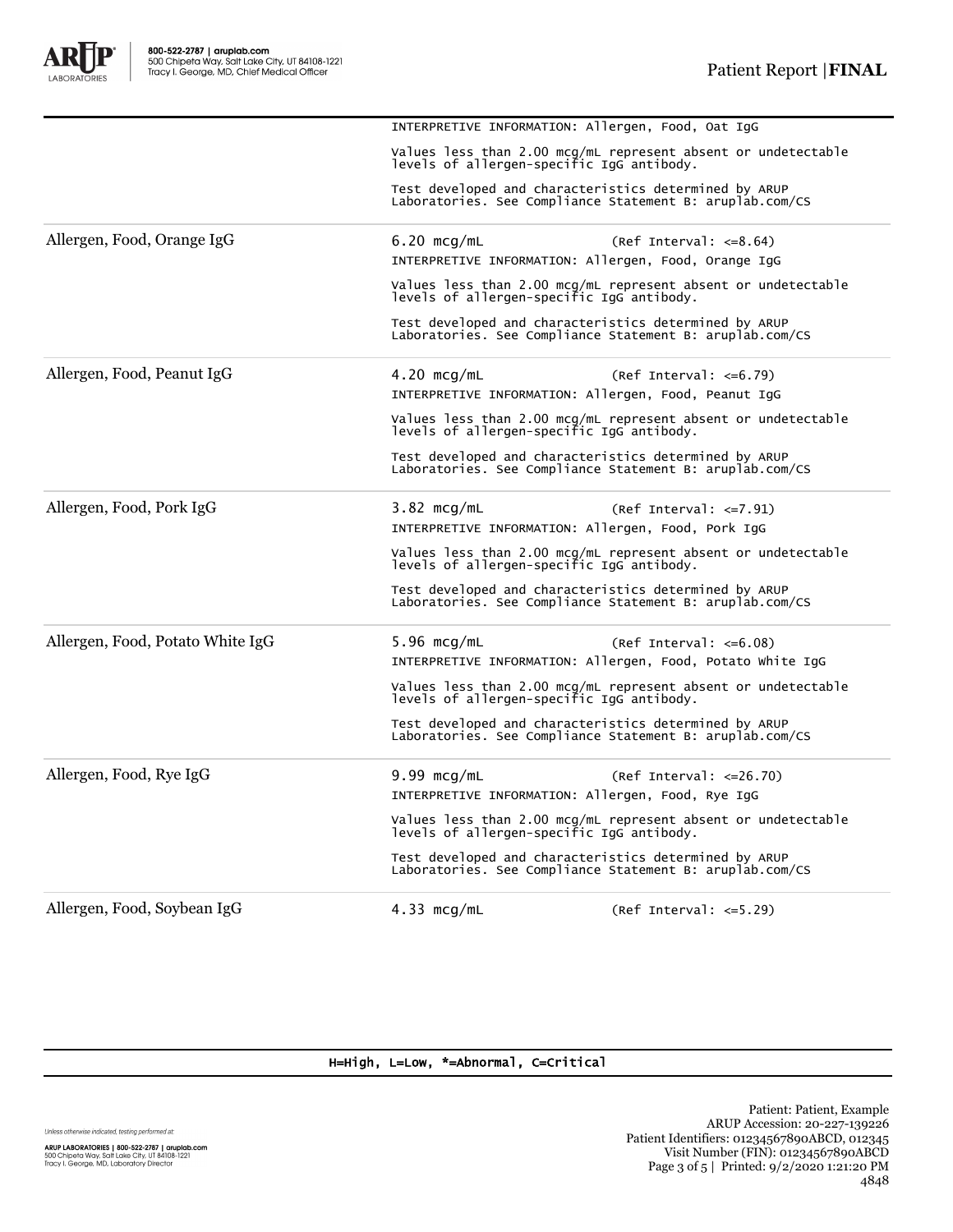

H=High, L=Low, \*=Abnormal, C=Critical

Unless otherwise indicated, testing performed at:

**ARUP LABORATORIES | 800-522-2787 | aruplab.com**<br>500 Chipeta Way, Salt Lake City, UT 84108-1221<br>Tracy I. George, MD, Laboratory Director

Patient: Patient, Example ARUP Accession: 20-227-139226 Patient Identifiers: 01234567890ABCD, 012345 Visit Number (FIN): 01234567890ABCD Page 4 of 5 | Printed: 9/2/2020 1:21:20 PM 4848